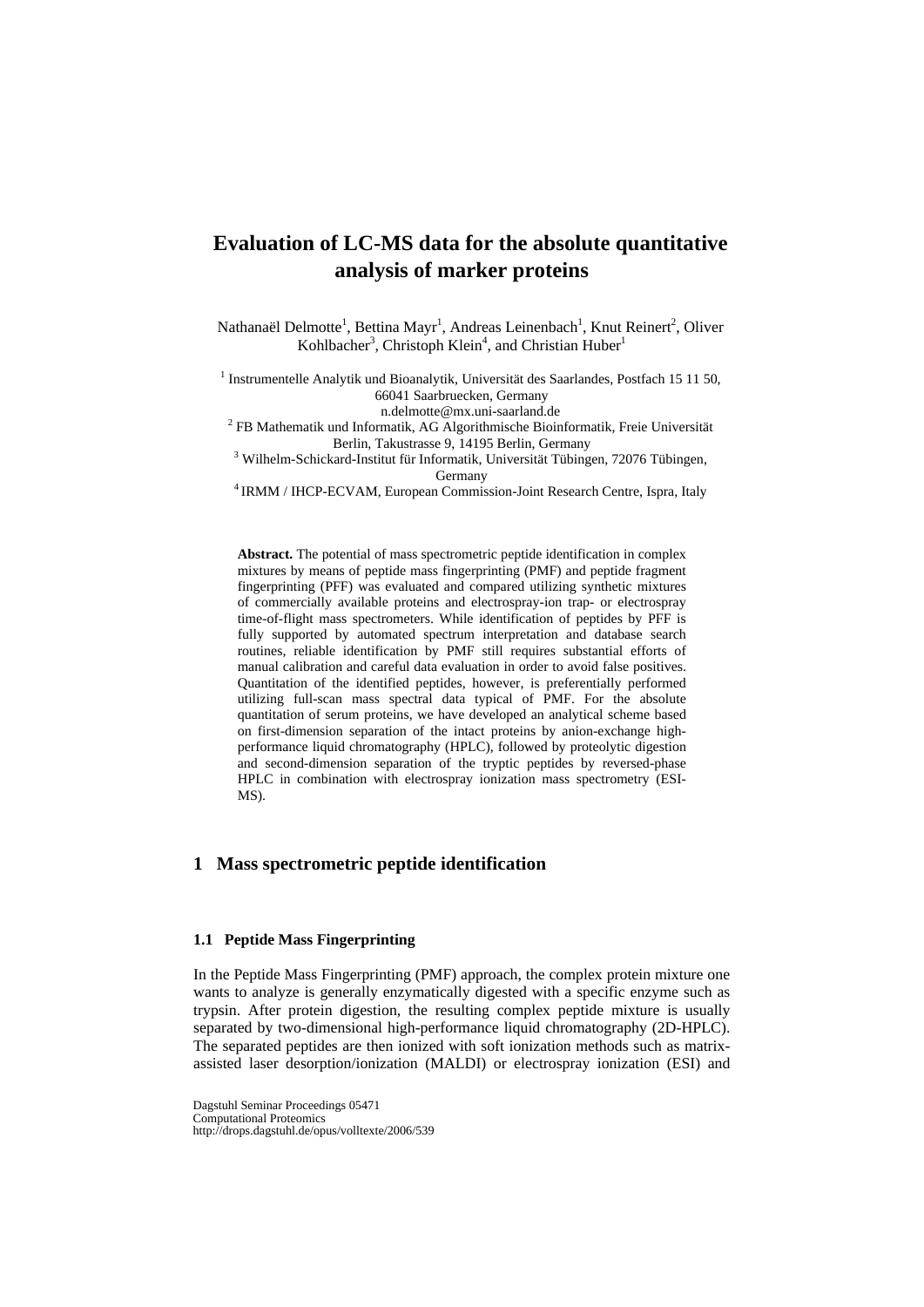2 Nathanaël DelmotteP1P, Bettina MayrP1P, Andreas LeinenbachP1P, Knut ReinertP2P, Oliver KohlbacherP3P, Christoph KleinP4P, and Christian HuberP1

analyzed by mass spectrometry (MS). In this approach, a peptide is identified by measuring its mass over charge ratio  $(m/z)$  and by comparing it to a list of  $m/z$ calculated from a list of peptides generated from in silico digestion of the proteins in a database. Protein identification occurs when one or more peptides matching a part of the protein sequence are identified. In this approach, the identification of a peptide is only based on a single m/z measurement. To get high confidence results, it is of importance to get very accurate m/z values (3-5 ppm mass deviation) and to use highresolution mass analyzers such as time-of-flight (TOF) or Fourier Transform Ion Cyclotron Resonance (FT-ICR) being able to differentiate lysine (m/z 128.095) from glutamine (m/z 128.059). Anyways, to get the best mass accuracy it is recommended to perform internal mass recalibration. This procedure is, however, time consuming for the operator and seldomly automated.

#### **1.2 Peptide Fragment Fingerprinting**

In the Peptide Fragment Fingerprinting (PFF) approach, the complex protein mixture one to be analyzed is digested and separated as in the previously described PMF approach. The difference appears in the mass spectrometric detection. After MALDI or ESI ionization, peptides are fragmented in the gas phase. The fragments obtained in the gas phase are finally separated, detected, and compared to sets of theoretical fragments. Theoretical fragments are obtained from in silico fragmentation of peptides, according to fragmentation rules and the type of instrument used for the fragmentation. In this approach, a peptide is identified with by the mass of the intact precursor peptide ion, but also by the m/z of each fragment observed in the spectrum. For this reason it is possible to get unambiguous peptide and protein identification without high accuracy mass instruments.

#### **1.3 Peptide Mass Fingerprinting** *vs.* **Peptide Fragment Fingerprinting**

23 commercially available proteins were used to prepare synthetic mixtures of proteins. These mixtures were proteolytically digested with trypsin after denaturation with urea and cystein carboxymethylation. The resulting peptide mixtures were individually separated on a 200 µm i.d. poly-(styrene-divinylbenzene) (PS-DVB) monolithic column coupled to an ESI ion-trap mass spectrometer performing datadependent auto-MS/MS analysis of the most intensive ions. The same mixtures were also separated on the PS-DVB column coupled to an ESI time-of-flight mass spectrometer. Mass spectra of both HPLC run sets were computed for identification with MASCOT (http://www.matrixscience.com). In the PMF approach (MS with time-of-flight analyzer) 438 peptides were identified as only 226 were found significant with the PFF approach (MS/MS with ion-trap analyzer). The results sum up the advantages and the disadvantages of the two methods. With PMF, more peptides are identified but despite mass spectra recalibration and high accuracy mass measurement, false positive hits might be reported. This approach is also practically difficult to analyze complex mixtures of unknown compounds. The number of undistinguishable peptides is substantially increasing with the size of the database. On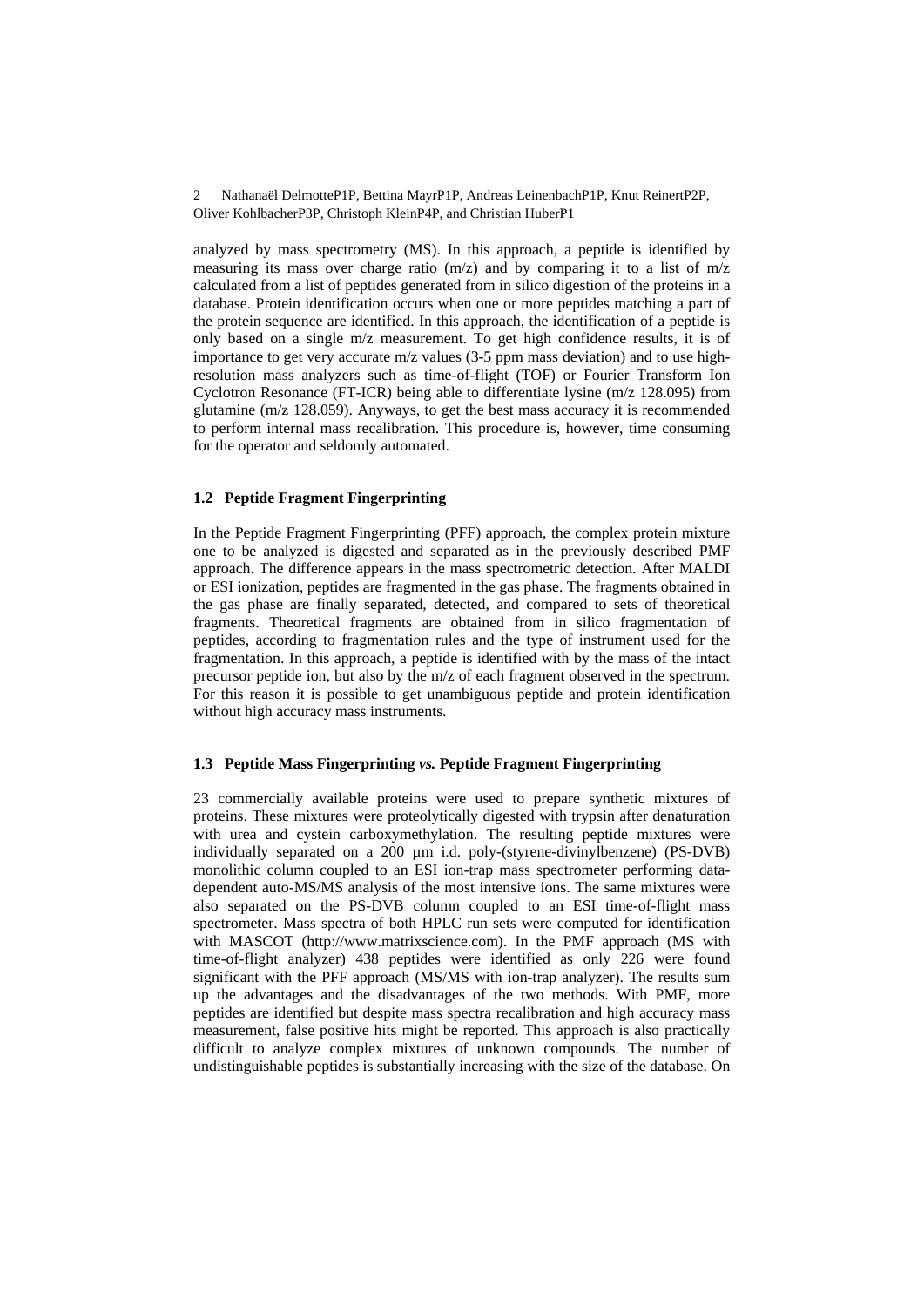the contrary, PFF delivers high confidence identification data but at the cost of a smaller number of identifications.

#### **2 Absolute quantitation of myoglobin in serum**

The serum complexity makes the absolute quantitative analysis of medium to lowabundant proteins very challenging. Tens of thousands proteins are present in human serum and dispersed over an extremely wide dynamic range. The reliable identification and quantitation of proteins, which are potential biomarkers of disease, in serum or plasma as matrix still represents one of the most difficult analytical challenges (Chelius, Zhang et al., 2003;Bondarenko, Chelius et al., 2002;Chelius & Bondarenko, 2002). The difficulties arise from the presence of a few, but highly abundant proteins in serum and from the non-availability of isotope-labeled proteins, which serve to calibrate the method and to account for losses during sample preparation. An analytical scheme for the absolute quantitative analysis of myoglobin was developed.

## **2.1 Myoglobin biological activity**

Myoglobin is a 17 kDa protein which permits the oxygen storage of primary aerobic working muscles such as heart. The protein is made of a single polypeptide chain of 153 amino acids. The property of myoglobin to bind oxygen molecules is due to the presence of a heme group. This non-covalent group made of a porphyrin ring is able to complex iron and is responsible for the red color of myoglobin. The dimensions of the protein measured in solution are:  $4.5 \times 3.5 \times 2.5$  nm. The tertiary structure of the protein is mostly  $\alpha$ -helical; eight  $\alpha$ -helical portions are separated by unarranged structures. Two histidine residues inside the natural protein play a decisive role for the binding of oxygen on the heme group. When a muscle (e.g. heart muscle) is injured, myoglobin is released into serum. Such a case occurs during myocardial infarction. After 2 hours, the plasma myoglobin concentration rises, and after 6-9 hours a concentration peak is reached (200 – 1000 ng/mL plasma) (Kilpatrick, Wosornu et al., 1993;Bhayana, Cohoe et al., 1994;Beuerle, Azzazy et al., 2000). After 12-24 hours the myoglobin concentration recovers a value of 3 -65 ng /mL.

#### **2.2 Myoglobin absolute quantitation**

In our approach, a human serum sample was spiked with horse myoglobin as internal standard. The sample was also spiked with different concentrations of human myoglobin to perform a quantitation based on the method of standard additions. The sample was injected over a strong-anion-exchange (SAX) chromatography column and a fraction corresponding to myoglobin elution was collected. The fraction containing myoglobin as intact protein was digested with trypsin. The resulting peptides were injected over a 200 µm PS-DVB monolithic column hyphenated to an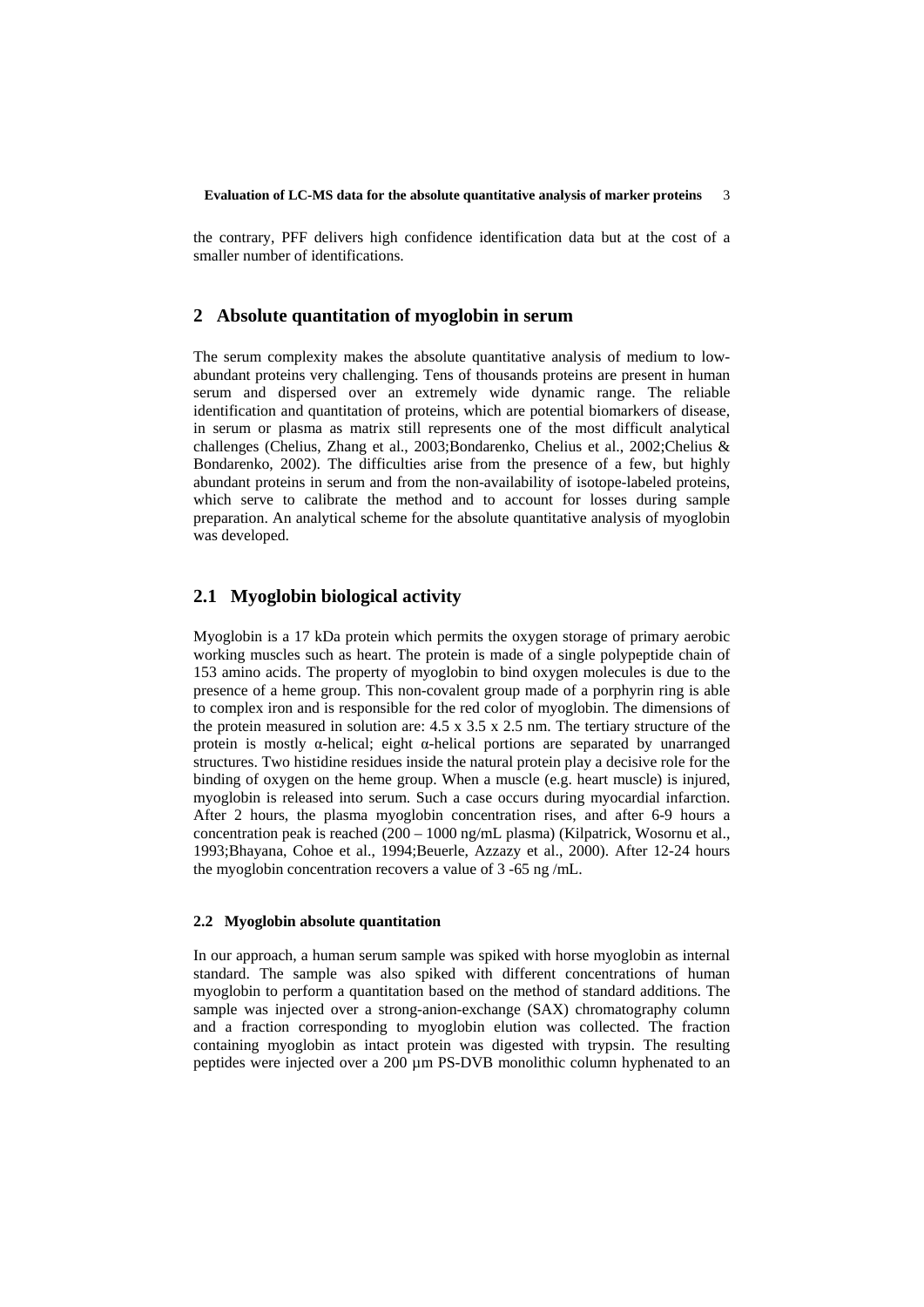4 Nathanaël DelmotteP1P, Bettina MayrP1P, Andreas LeinenbachP1P, Knut ReinertP2P, Oliver KohlbacherP3P, Christoph KleinP4P, and Christian HuberP1

ESI ion-trap mass spectrometer monitoring in full-scan mode. Extracted ion chromatograms corresponding to tryptic peptides of human and horse myoglobin were traced and areas of the eluting peaks were computed. It was possible to determine myoglobin concentrations in human serum down to 100-500 ng/mL. Calibration graphs were linear over at least one order of magnitude and the relative standard deviation of the method ranged from 7-15%. Compared to manual result computation, bioinformatic algorithms (OpenMS) led to a significant reduction both of absolute deviation and confidence interval (Gröpl. C., Lange et al., 2005).

## **3 Conclusion**

According to our results for peptide identification and quantitation, algorithmic solutions for PMF that incorporate both recalibration and automated feature finding on the basis of peak elution profiles and isotopic patterns are highly desirable in order to speed up the process of data evaluation and calculation of quantitative results. Absolute quantification of protein in biological matrices is feasible upon calibration using additions of authentic analyte. Computer-based algorithms, based on modelling of peak volumes both in retention-time and m/z dimension result in a significant inmprovement in quantitative accuracy.

#### **References**

Part of this work has been published in J. Proteome Res. 5, 2006, 414-421.

Beuerle, J. R., Azzazy, H. M., Styba, G., Duh, S. H.,Christenson, R. H.," Characteristics of myoglobin, carbonic anhydrase III and the myoglobin/carbonic anhydrase III ratio in trauma, exercise, and myocardial infarction patients", Clin. Chim. Acta, 294, 115-28 (2000).

Bhayana, V., Cohoe, S., Pellar, T. G., Jablonsky, G.,Henderson, A. R.," Combination testing for myocardial infarction using myoglobin, creatine kinase-2, and troponin T", Clin. Biochem., 27, 395-406 (1994).

Bondarenko, P. V., Chelius, D.,Shaler, T. A.," Identification and relative quantitation of protein mixtures by enzymatic digestion followed by capillary reversed-phase liquid chromatography-tandem mass spectrometry", Anal. Chem., 74, 4741-9 (2002).

Chelius, D.Bondarenko, P. V.," Quantitative profiling of proteins in complex mixtures using liquid chromatography and mass spectrometry", J. Proteome Res., 1, 317-23 (2002).

Chelius, D., Zhang, T., Wang, G.,Shen, R.-F.," Global Protein Identification and Quantification Technology Using Two-Dimensional Liquid Chromatography